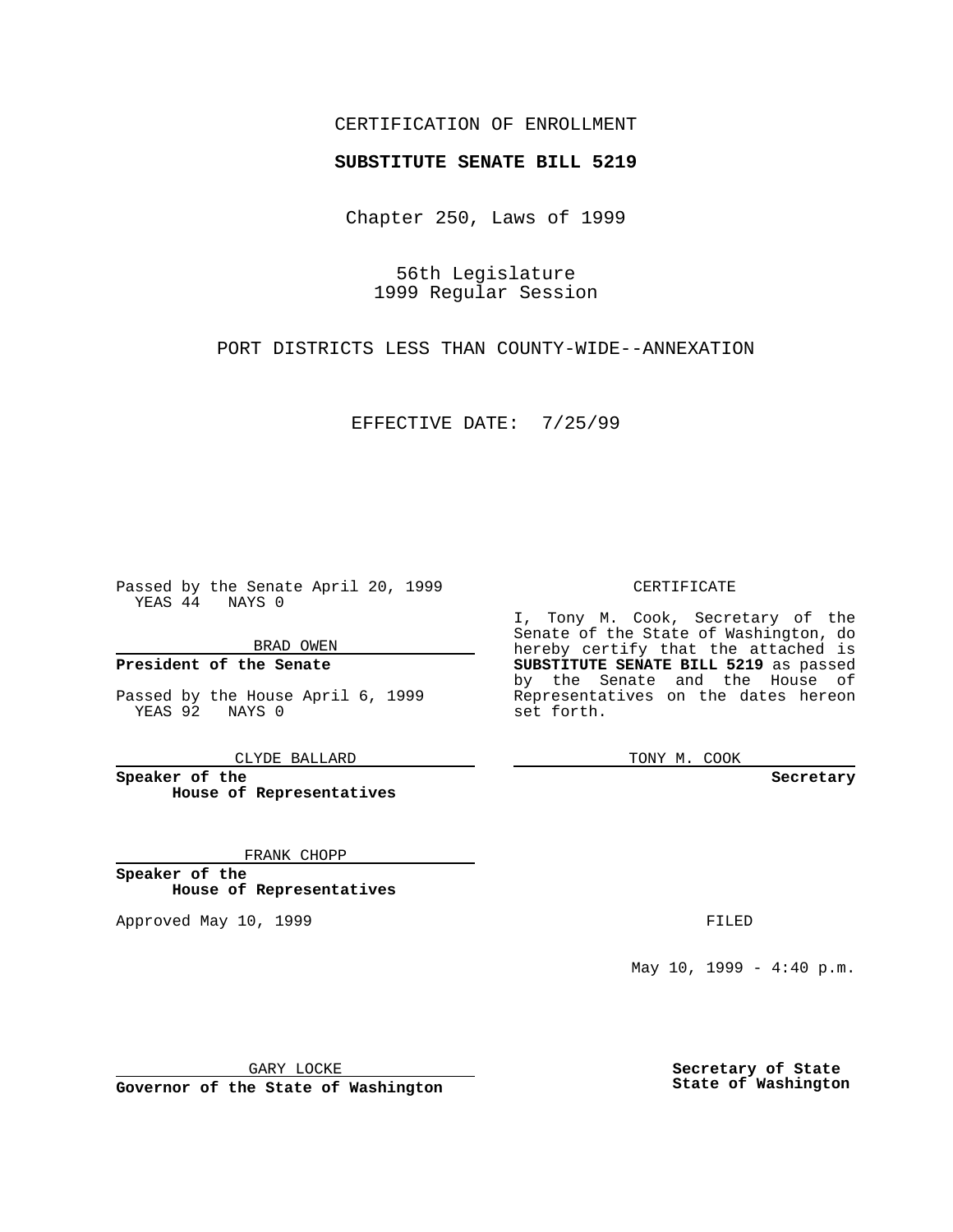## **SUBSTITUTE SENATE BILL 5219** \_\_\_\_\_\_\_\_\_\_\_\_\_\_\_\_\_\_\_\_\_\_\_\_\_\_\_\_\_\_\_\_\_\_\_\_\_\_\_\_\_\_\_\_\_\_\_

\_\_\_\_\_\_\_\_\_\_\_\_\_\_\_\_\_\_\_\_\_\_\_\_\_\_\_\_\_\_\_\_\_\_\_\_\_\_\_\_\_\_\_\_\_\_\_

### AS AMENDED BY THE HOUSE

Passed Legislature - 1999 Regular Session

#### **State of Washington 56th Legislature 1999 Regular Session**

**By** Senate Committee on State & Local Government (originally sponsored by Senators Swecker, Zarelli, T. Sheldon and Snyder)

Read first time 02/11/99.

 AN ACT Relating to annexations by less than county-wide port districts in areas having no registered voters; and creating new sections.

BE IT ENACTED BY THE LEGISLATURE OF THE STATE OF WASHINGTON:

 NEW SECTION. **Sec. 1.** The legislature intends annexation procedures set forth in sections 2 through 5 of this act to be alternative methods available to port districts that are less than county-wide. The legislature does not intend the alternative procedures to supersede any other method authorized by chapter 53.04 RCW or other law for annexation of territory to a port district.

 NEW SECTION. **Sec. 2.** A port district that is less than county- wide, and that is located in a county with a population of less than ninety thousand and located in the Interstate 5 corridor, may petition for annexation of an area that is contiguous to its boundaries, is not located within the boundaries of any other port district, and contains no registered voters. The petition must be in writing, addressed to and filed with the port commission, and signed by the owners of not less than seventy-five percent of the property value in the area to be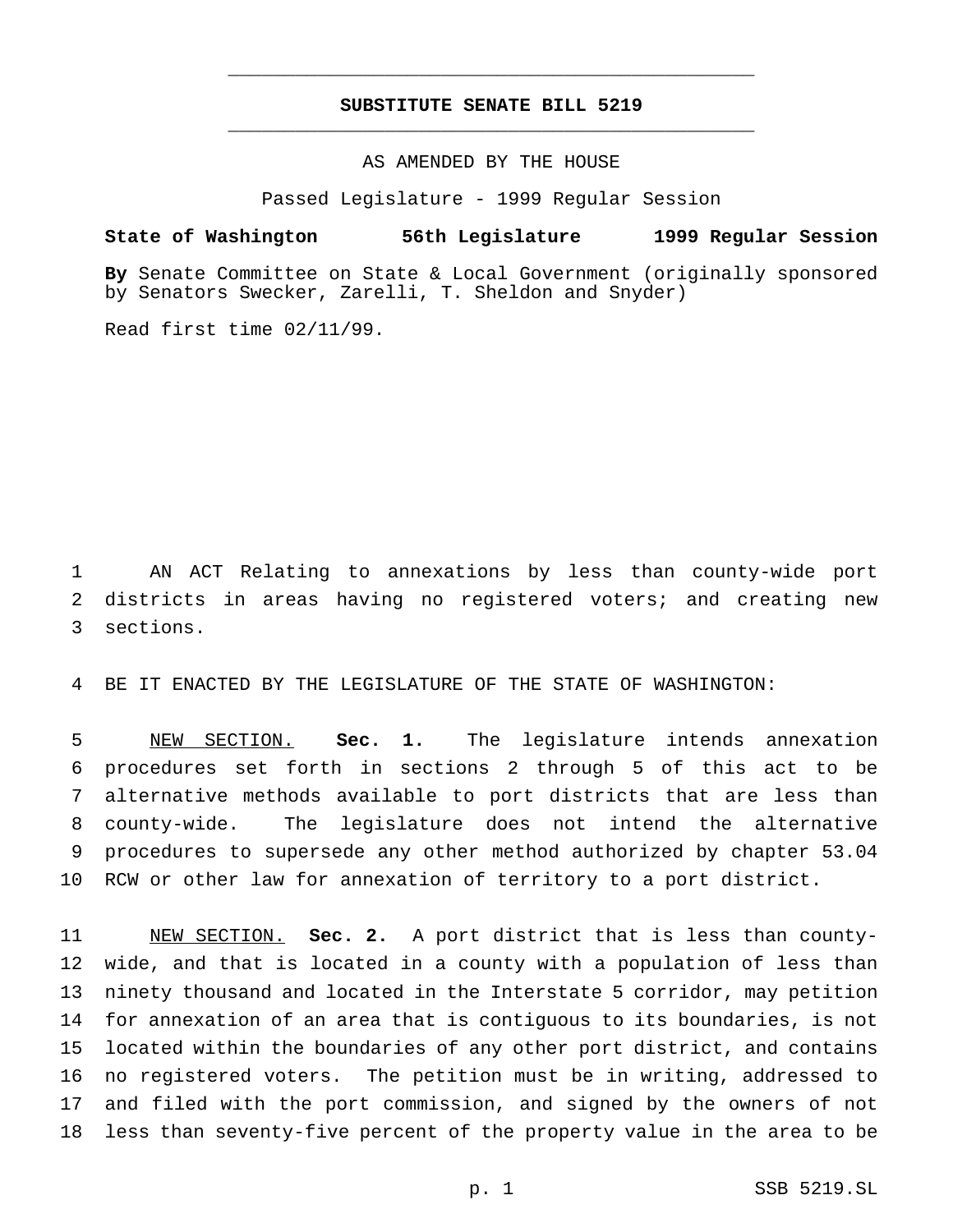annexed, according to the assessed value for general taxation. The petition must contain a legal description of the property according to government legal subdivisions or legal plats, or a sufficient metes and bounds description, and must be accompanied by a plat outlining the boundaries of the property to be annexed.

 NEW SECTION. **Sec. 3.** If a petition meeting the requirements set forth in section 2 of this act is filed with the commission, the commission shall determine a date, time, and location for a hearing on the petition and shall provide public notice of that hearing and its nature by publishing the notice in one issue of a newspaper of general circulation in the district and by posting the notice in three public places within the territory proposed for annexation. The commission may require proof of a petition's authenticity before complying with notice requirements imposed by this section and may require the signers of a petition to bear the costs of publishing and posting notice.

 NEW SECTION. **Sec. 4.** At the hearing, the commission may determine to annex all or any portion of the proposed area described in the petition. Following the hearing, the commission shall by resolution approve or disapprove annexation. Upon passage of the resolution, the commission shall file, with the board of county commissioners of the county in which the annexed property is located, a certified copy of the resolution. On the date fixed in the resolution, the area annexed becomes part of the district.

 NEW SECTION. **Sec. 5.** (1) By a majority vote of the commission, and with the written consent of all the owners of the property to be annexed, a port commission of a district that is less than county-wide, and that is located in a county with a population of less than ninety thousand and located in the Interstate 5 corridor, may annex, for industrial development or other port district purposes, property contiguous to the district's boundaries and not located within the boundaries of any other port district.

 (2) The written consent required by subsection (1) of this section must contain a full and correct legal description of the property to be annexed, must include the signature of all owners of the property to be annexed, and must be addressed to and filed with the commission.